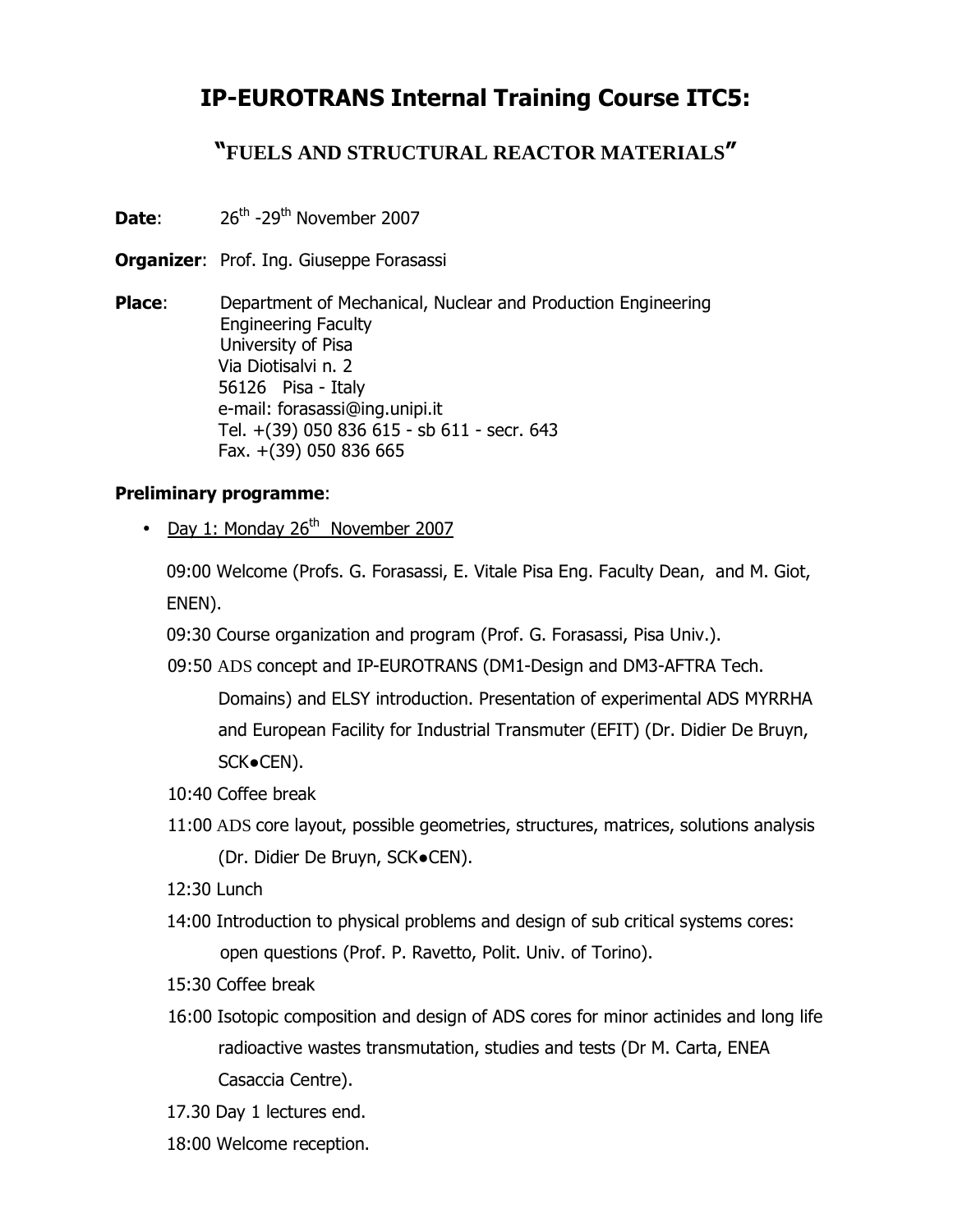- Day 2: Tuesday  $27<sup>th</sup>$  November 2007
	- 09:00 Innovative fuels for LMR and LWR Gen IV systems. (Dr Fortunato Vettraino, ENEA Bologna Centre)
	- 10:30 Coffee break
	- 11:00 Structural materials behaviour under fast n fluxes, in Pb & Pb-Bi environments: experience and open questions (Prof. S. Lanza, Pisa Univ.).
	- 12:30 Lunch
	- 14:00 Structural materials behaviour under fast n fluxes, in Pb & Pb-Bi environments: experience and open questions (Dr G. Benamati, ENEA Brasimone Centre).
	- 15:30 Coffee break
	- 16:00 T-Hydraulics and CFD codes analyses of complex systems in HLM flows. (Profs. F. Oriolo, W. Ambrosini, Pisa Univ.).
	- 17.30 Day 2 lectures end.
- Day 3: Wednesday 28<sup>th</sup> November 2007
	- 09:00 Student presentation 1
	- 09:30 Student presentation 2
	- 10:00 Student presentation 3
	- 10:30 Coffee break
	- 10:50 Student presentation 4
	- 11:20 Student presentation 5
	- 11:50  $1<sup>st</sup>$  Seminar: ADS nuclear and materials test experience (Dr. M. Carta, ENEA
	- Casaccia Centre).
	- 12:50 Lunch
	- 14:00  $2^{nd}$  Seminar: Coolant structure interaction in HLM reactors in normal/accidental conditions (Prof. D. Aquaro, Pisa Univ.).
	- 15:00 Student presentation 6
	- 15:30 Student presentation 7
	- 16:00 Coffee break
	- 16:20 Student presentation 8
	- 16:50 Student presentation 9
	- 17:20 Student presentation 10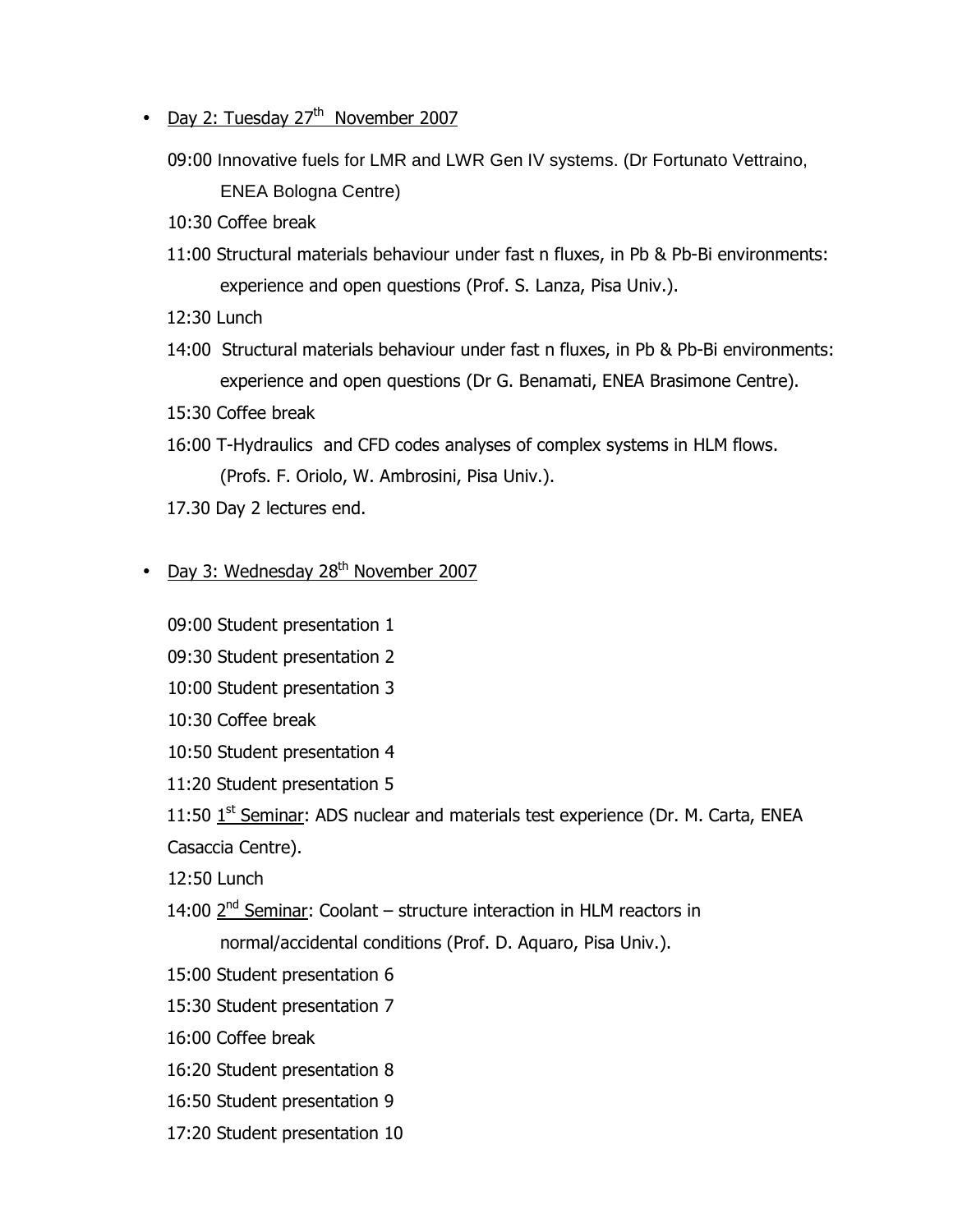19.30 Workshop Dinner

• Day 4: Thursday  $29<sup>th</sup>$  September

09:00 General discussion: Panel discussion with participation of Lectures and Experts

10:00 Course evaluation by students

10:30 Coffee break

11:00 Examination of students (whenever required)

12:30 Adjourn

#### WHO SHOULD ATTEND?

This course, the  $5<sup>th</sup>$  of a series of ten courses organised over a period of 4 years, is primarily designed for PhD students and Postdocs involved in the IP EUROTRANS, and accessible as well to those involved in Research projects (EC and national) related to IV Gen Reactors. The number of participants is limited to about 20 participants (the Course will be held for a minimum student number of 10).

An active participation in general of the attendees is required. Therefore, when applying, the participants should submit a short abstract (15 to 20 lines) of a presentation related to their previous work and curriculum (at this stage). A small grant, distributed by the organization, will help the students whose presentation has been selected by the organizer, to finance their accommodation expenditures.

#### HOW TO APPLY?

Please fill in the attached application form and send it electronically to:

Mrs. Nadia NOWACKI Seminar Organization Secretariat The European Nuclear Education Network Association (ENEN) Commissariat à l'Energie Atomique / Saclay INSTN/UEIN - Bld 395 F-91191 GIF-SUR-YVETTE Cedex FRANCE Tel. + 33 1 69083092, Fax. + 33 1 69087782 sec.enen@cea.fr www.enen-assoc.org

#### DEADLINE FOR APPLICATION:

Application should be mailed before 1st November 2007. Applicants will be informed of their acceptance on 12th November, the latest.